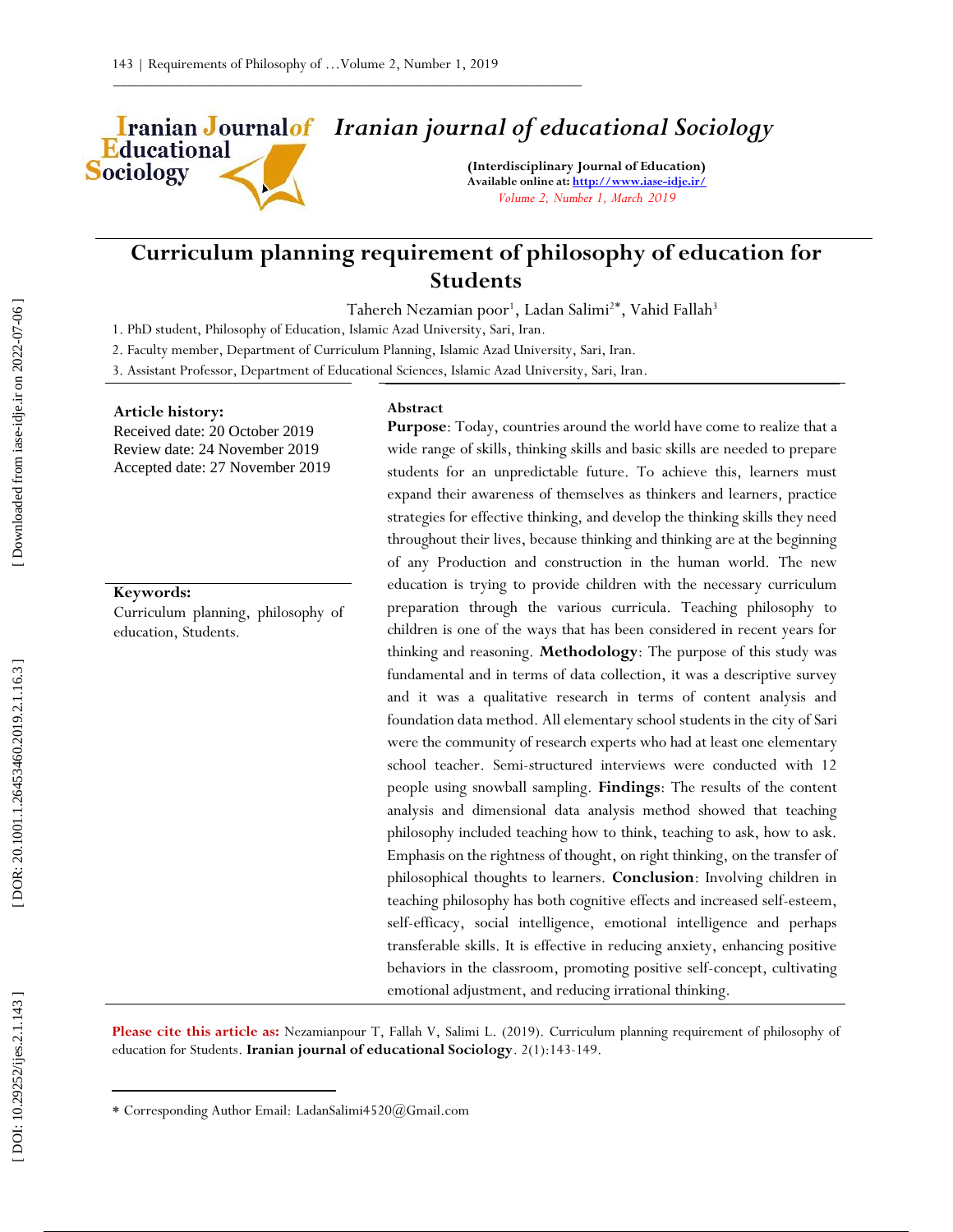## **1 . Introduction**

One of the goals of any educational system is to educate conscious people. Therefore, it is necessary to consider such a goal in the curricula (Zarghami, 2008). Therefore, education should teach students to think properly and train them to be purposeful and futuristic. These goals are set in the form of fictional and narrative content and are provided to the teacher and student. Early books in this area included stories, stories and novels. At present, any subject can be included in the curriculum of teaching philosophy to children (Ghaedi, 2004). The content is often in the form of stories, as the child compares himself to fictional characters. It is more rational and intellectual and less emotional. Children speak and think about the story's characters and characters. The stories use language that resembles the child's actual language and is consistent with the child's cognitive developmental stages (Abbasi anabad  $\&$  Seadatee Shamir , 2016). Teaching Philosophy to Children: Teaching children philosophy is the golden key that can help children develop the most important aspect of their child's thinking. By designing and implementing a philosophy program for children, Lipmann briefly calls it "Teaching Philosophy to Children," trying to bring philosophy back to its true position as Socrates intended it. In his opinion, philosophy is not for adults and children can do it. He applied philosophy in the sense of philosophizing, something that children can do and are inherently inclined to do (Seifi Gandmani, Shafaghi, and Kalantari Meybodi, 2011).

The program of teaching philosophical thinking to children has clear cognitive goals; it compels the mind to do so through challenges, principled thinking, and structural interaction (Haynes, 2002). In this program, students become young and skilled explorers. Exploration is the core concept of this model, and it refers to active exploration and questioning of Egypt and a constant awareness of observation and communication, and a constant readiness to compare, contrast, analyze and present hypotheses, experiences, observations, assessments and examinations. The philosophy of deep understanding and the search for valuable evaluations are questions that people have about their lives and their destinies, from the beginning and the fulfillment of the world, and above all from their immortality and survival. Understanding the root cause of human love is thinking and thinking. Philosophy is not about learning from the perspective of others, it is a form of activity and striving to know (Hassani, dortaj, bagheri, seadatee Shamir, ,2019).

The research community or research circles are one of the key concepts in the philosophy education program for children. The research community has a dual structure: first, it is a society that fosters a spirit of cooperation, attention, trust, safety and a sense of purpose, and second, it is a research that is also self correcting, albeit based on the need for change. And understanding misleading concepts is complex and ambiguous (Jafari Sani, Keshavarzi, Seadatee Shamir ,2017). Children and teachers sit around to participate in reading and listening. Children spend time thinking and asking questions. In this circle of thought, the people in the group constantly meet. The questions they ask become more, more research, and more thoughtful. Their discussions become more disciplined and precise as well as more creative. In this program, the classroom becomes a research community in which children learn to listen to each other respectfully, to challenge each other for the sake of unsupported comments, to derive what has been said. Help each other and seek to identify each other's assumptions that can be the best way to teach emotional virtues (Brahman& et al., 2017).

According to Krist jansson, teachers who are interested in raising their students morally and emotionally have a lot to learn from the philosophy education movement for children, and especially Lipman (Krist jansson, 2000). lotfi, Seadatee Shamir (2016), Marzi, Seadatee Shamir (2019). Naseri, & Seadatee Shamir, (2014) Indicates that approximately 30 percent of children and adolescents will experience a recognizable psychiatric disorder during their lifetime, but 70 to 80 percent of them will not receive appropriate intervention. These disorders lead to performance deficits in a variety of areas, including family and schooling, which may eventually lead to academic failure or delinquent behavior (Evans, Mullet, Whist, 2011). In recent years, attention has been paid to the mental disorders of children and its high importance and many valuable achievements have been made, but there are still many shortcomings and deficiencies in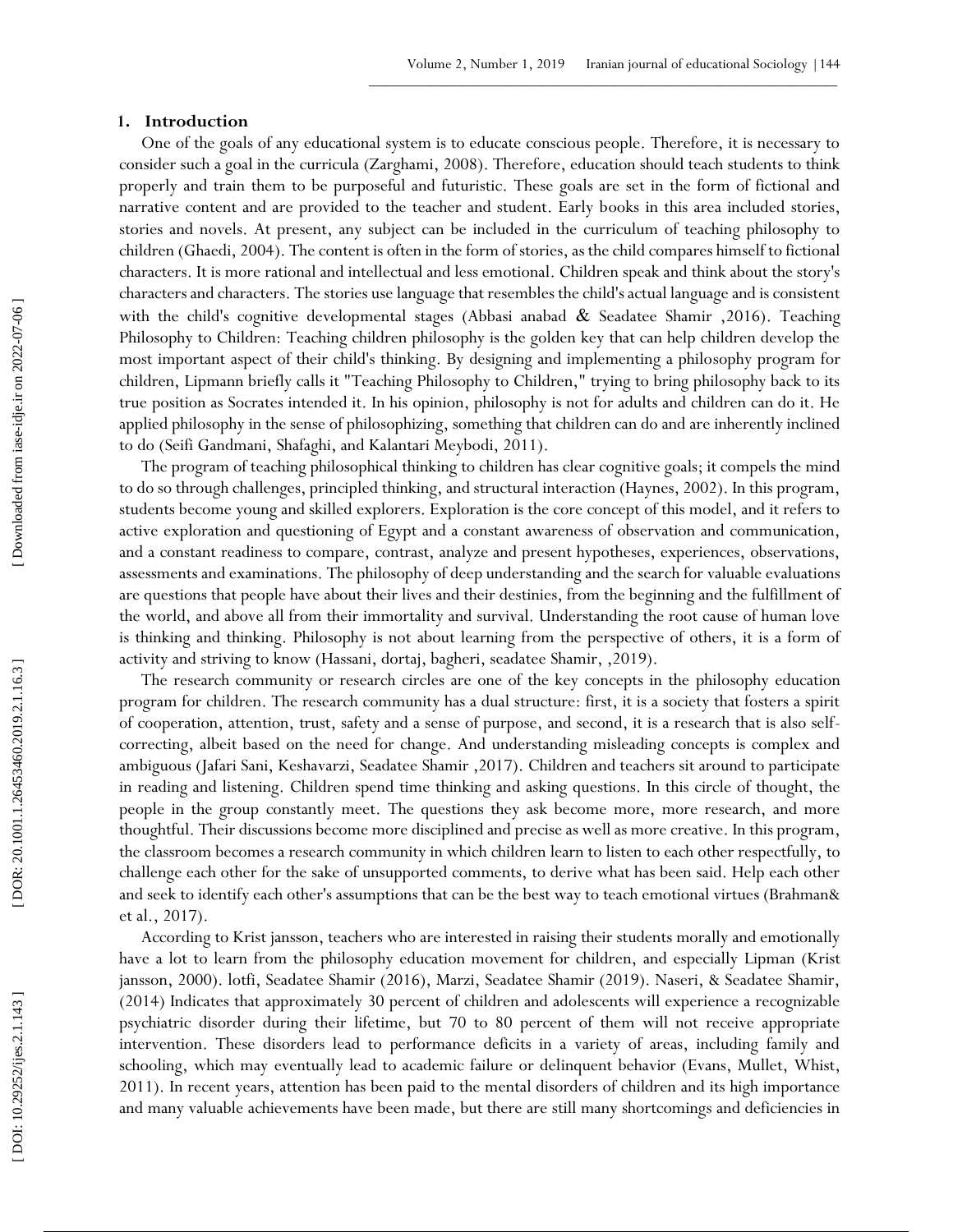this regard and research on different ways of treating children with behavioral problems. It is very important. In particular, research into teaching philosophy to children is useful because it has no side effects. Philosophy curriculum for elementary school children may in general improve students' abilities and reduce problems (Arabgol, Mahmoudi, Gharai, and Hakim Shushtari, 2005). On the other hand, the philosophy program for children as a subject is not for children, but rather to teach children through class discussions the philosophical method - the modeling and logical research method often referred to as the Socratic method. He is taken away (Naderi, Tajalinia, Shariatmadari and Saif Naraghi, 2012). On the other hand, the effectiveness of teaching philosophy to children in the development of students' philosophical thinking (Khadem Sadegh & Fereydooni, 2015), reducing the irrational thinking of female students in children's spiritual education (Kalantari, Bani Jamali, and Khosravi, 2013).

## **2. Methodology**

The purpose of this study was fundamental and in terms of data collection it was a descriptive survey and it was a qualitative research in terms of content analysis and foundation data method. The research population consisted of all knowledge. The elementary school students in Sari were about 1,800 students, according to a request from the Sari Department of Education. All students were studied as research environment. The community of research specialists consisted of all elementary teachers who taught at least one elementary level. The sampling method was snowball sampling that reached theoretical saturation by interviewing 12 people. The method of data gathering was first collected using semi -structured interview and then classified and coded using content analysis method.

## **3. Findings**

Philosophy for Children is a program that emphasizes positive conversations with peers and conscious discussion. Teaching children philosophy encourages children to be more alert to their thinking and learning, that is, to be aware of what they think and learn and, in other words, to encourage metacognition. In addition, this process requires social and communication skills and emotional empathy and sensitivity to others' emotions. As a result, engaging in the teaching of philosophy to children as well as cognitive effects as well as self-esteem, self-efficacy, social intelligence, emotional intelligence, and perhaps transferable skills may also have many social -emotional effects. (Seadatee Shamir, Sanee'I Hamzanlouyi ,2017, Seadatee Shamir, Saniee Zare 2019, Seadatee Shamir, Najmi, Rezaiee Haghshenas,2018, Taheri, dortaj delavar, Seadatee Shamir, 2019). It may also be effective in reducing anxiety, enhancing positive behaviors in the classroom, positive self-concept, fostering emotional adjustment, and reducing irrational thinking (Tricky & Topping, 2005).

| Specific code                          | General code                                                                           |
|----------------------------------------|----------------------------------------------------------------------------------------|
| understanding<br>Curiosity<br>about    | Asking basic questions about life issues, emphasizing question and answer              |
| phenomena                              |                                                                                        |
| Skill in thinking and expression       | Emphasis on Thought or Philosophy                                                      |
| understanding<br>about<br>Curiosity    | Helping the child in the development and upbringing of the child's psyche and          |
| phenomena                              | language and emphasizing dialogue                                                      |
| Working with others                    | Attention to the interests, curiosity and freedom of the child, and the child's innate |
|                                        | desire to question and be amazed)                                                      |
| Skill in thinking and expression       | Educate the imagination and nurture creative thinking and the emphasis on              |
|                                        | responsibility and the emphasis on choice                                              |
| Satisfy your own right and respect the | : Emphasis on Research Methodology                                                     |
| rights of others                       |                                                                                        |
| the responsibilities<br>Commitment to  | Emphasis on the experience and activity of the child and the development of the        |
| entrusted to him                       | correct judgment of the child                                                          |

**Table 1.** content analysis of Philosophy Education requirement extracted from teacher's interview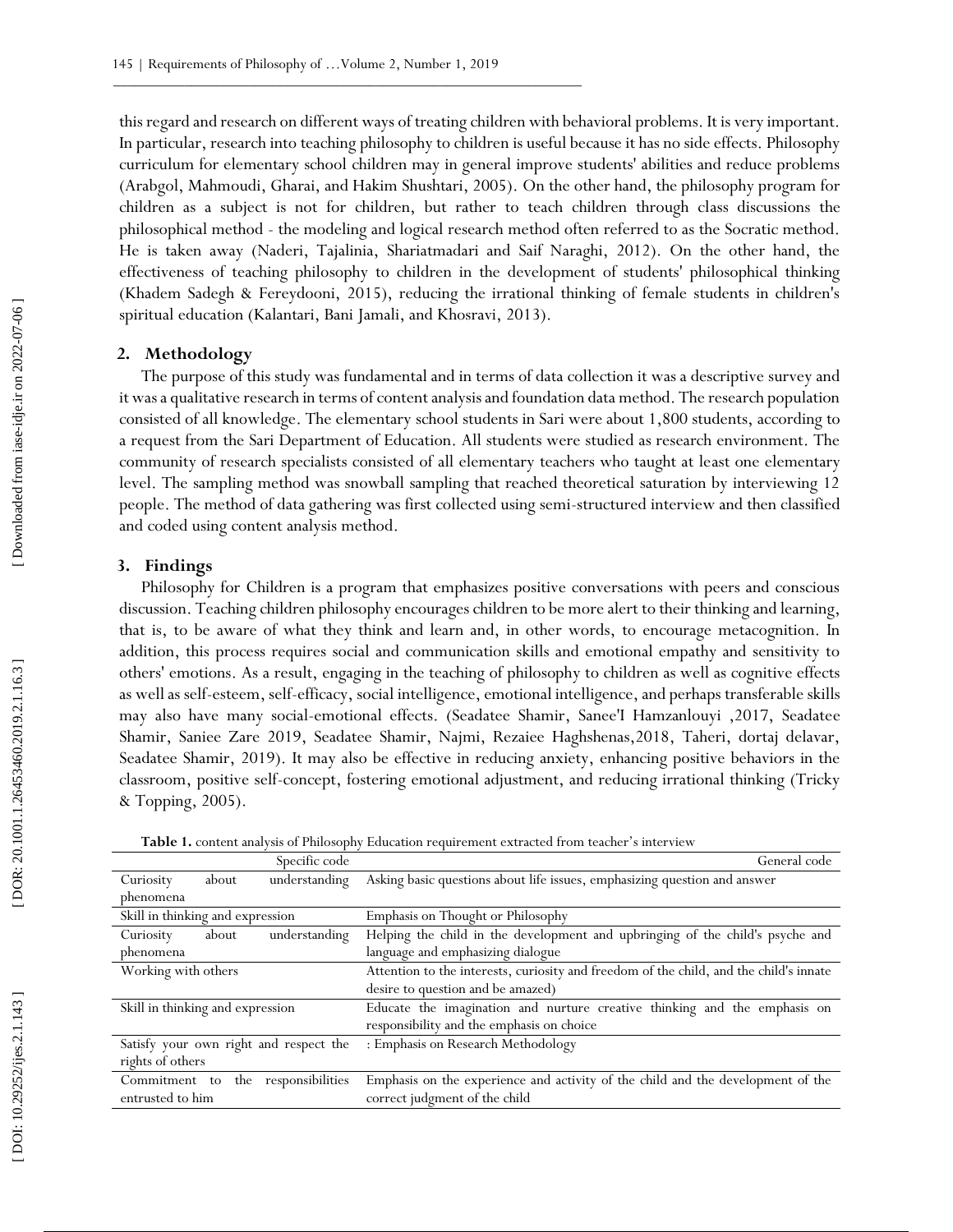Lipman and her assistants devote two to four hours a week to children in and out of school, and the class, as a research community in which children discuss stories read in class and talk, are managed (Fisher, 2006). Philosophy curriculum for children Philosophy curriculum for children seeks all elements of a curriculum, such as: purpose, content, role of teacher and student, teaching method, Consider the principles of designing and organizing a syllabus (GHazavi, 2007). The teaching of thinking is the most general and general purpose of this syllabus. The main goals of this program are to teach children thinking. The overall goals of the program, which cover the whole of the curriculum, including Grades 1 to 12, are: 1) Improvement of reasoning; 2) Individual and interpersonal development; 4) fostering moral understanding; and 5) fostering the ability to conceptualize experience. Firstly, the goal is to enhance basic and basic skills such as comparison, differentiation, relevance, question formulation, reasoning and storytelling. At this base, emphasis is placed on learning in terms of implicit forms of children's daily conversations (Lipman 1980 Quoted by ghaedi 2009). The program is in the form of a story and its content is derived from educational goals resulting from the inference of philosophical, psychological, sociological, and elementary goals as well as the goals of teaching philosophy to children from the point of view of Lippman. "Philosophy for children", both the cooperative skills and thinking skills that are developed in this program, improve communication and social responsibility.

 In fact, by partnering with children in the search for meaning and development of their perceptual powers and their understanding of the content, their powers of reasoning and abstract thinking are enhanced and they improve their self-esteem, which helps the child to improve the quality of their judgments. Improve everyday life and thus build healthier interpersonal relationships. (Tanhaye Reshvanloo, keramati, Seadatee Shamir 2016). The goal of "Philosophy for Children" is to radically change education, with an approach that emphasizes the role of the teacher in activating child thinking and is based on thinking that centers the child on learning through discovery, experimentation and the structure of science. Emphasizes. Thus, the hierarchical relationship between adult and child is lost and the child is freed from the constraints of school systems (Zahmatkesh, Hosseini Nassab, Seadatee Shamir, 2016). The Lipman program is based on the idea that the role of teachers is not to prepare children to be swallowed by children, but to provide a model of expert thinking for classroom students and to ensure that high -level thinking is maintained in the classroom (Ghaedi, 2004). Participates in all class discussions on philosophical topics. Through this program, teachers encourage children to think more deeply about the ideas behind their schoolwork.

This is mainly done in a classroom research community. The research community is a space within the classroom for children themselves. Participants sit face to face with each other and hear each other's voices. Some of the rules for class management are in the design and modification group. These rules are initially defined, but are gradually internalized by the members and become indicators of real community, intellectual participation and healthy interpersonal relationships. Some of these rules include meditating, listening carefully, avoiding harm, respecting each other, and not being ridiculed (Ghaedi, 2009). When all the materials are read and read, they need time to think. This time may be spent silently or talking with a handgun, depending on the age and manner of the child. Children are encouraged to ask questions. Investigating and tracking children's questions is an essential part of the research community. It is best for the teacher not to ask the question from the beginning, although it may be asked by children for questioning. The questions are then communicated so that the children can draw analogies. Usually the best questions that arouse children's curiosity are usually selected. Then the ideas and answers of the members are written on the board with their names. In this section, children are encouraged to listen carefully to the ideas of others as they come up with conclusions and conclusions, while expressing their ideas with reflection and thoughtfulness. Finally, children are asked to say the last word. Sometimes the discussion does not convene in one session and the children have opposing ideas, so they are asked to think about and think about the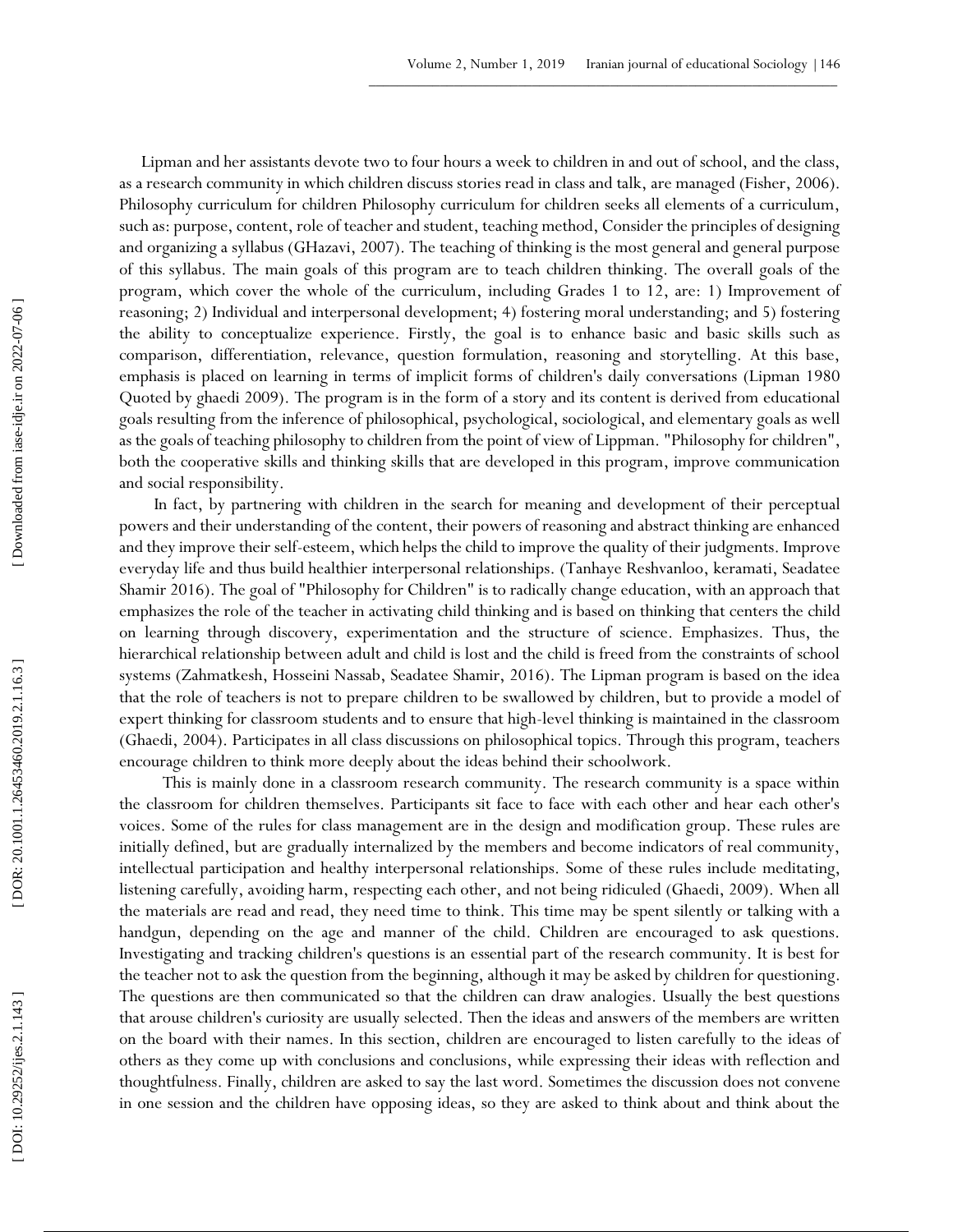distance between sessions. It is not necessary for everyone to come to a common concept, but rather to make changes in their minds (Seadatee Shamir, Tahergholami, Jalai, sh 2017).Philosophical fiction is an attempt to encourage children to explore philosophical concepts and practices. This persuasion occurs by incorporating philosophical concepts and practices during the events of the story. Events that are directly related to children's experiences. In other words, the story presents philosophy in the form of experiences of imaginary characters (Seadatee Shamir, Mazbohi, 2018).

## **4. Discussion**

Teaching children philosophy is the golden key that can help children develop the most important aspect of their child's thinking. By designing and implementing a philosophy program for children, Lipman briefly calls it "Teaching Philosophy to Children," trying to bring philosophy back to its true position as Socrates intended it. In his opinion, philosophy is not for adults and children can do it. He applied philosophy in the sense of philosophizing, something that children can do and are inherently inclined to do (Seif Gandmani, Shafaghi, and Kalantari Meybodi 2011).

The program of teaching philosophical thinking to children has clear cognitive goals; it compels the mind to do so through challenges, principled thinking, and structural interaction (Haynes, 2002). The philosophy program for children is a successful way of thinking. Global experience and evidence from more than 50 countries show that philosophy has helped children develop their thinking skills. By providing many exercises for finding good reasons for refereeing, this program teaches children something that broadens their horizons and teaches children how to think better (Safai & et al., 2006). . The program also has a social purpose and is to educate the democratic decision -making process. The program has a definite stake in fostering regular participation and fostering one's self -awareness. For Lipman, the main purpose of the philosophy training program for children is to help children learn how to think (Haynes, 2002). One needs countless abilities to respond to the diverse demands of today's complex world. Hence, according to the necessities imposed upon him, mechanisms, whether spontaneous or self-made, form in him that distinguishes him from other animals. Philosophy for children is a kind of applied philosophy. The goal is to get students to philosophize and help them move from normal to thoughtful, indifferent to critical thinking, and from ordinary to critical thinking. In this method an exploratory approach is considered. Collective exploration and the use of Socratic dialogue are defined as working methods (Hatami, Karimi, and Nouri, 2010).

In this program, students become young and skilled explorers. Exploration is the core concept of this model, and it refers to active exploration and questioning of Egypt and a constant awareness of observation and communication, and a constant readiness to compare, contrast, analyze and present hypotheses, experiences, observations, assessments and examinations. The philosophy of deep understanding and the search for valuable evaluations are questions that people have about their lives and their destinies, from the beginning and the fulfillment of the world, and above all from their immortality and survival. Understanding the root cause of human love is thinking and thinking. Philosophy is not about learning from the perspective of others, it is a kind of activity and striving to know (Akwan 2009; quoted by Hatami, Karimi, and Nouri, 2010).

The research community or research circles are one of the key concepts in the philosophy education program for children. The research community has a dual structure: first it is a society that fosters a spirit of cooperation, attention, trust, safety and a sense of purpose, and the second is research that is also self correcting, albeit based on the need for change. And understanding the misleading concepts is complex and vague (Marashi, 2009). Children and teachers sit around to participate in reading and listening. Children spend time thinking and asking questions. In this circle of thought, the people in the group constantly meet. The questions they ask become more, more research, and more thoughtful. Their discussions become more disciplined and precise as well as more creative. In this program, the classroom becomes a research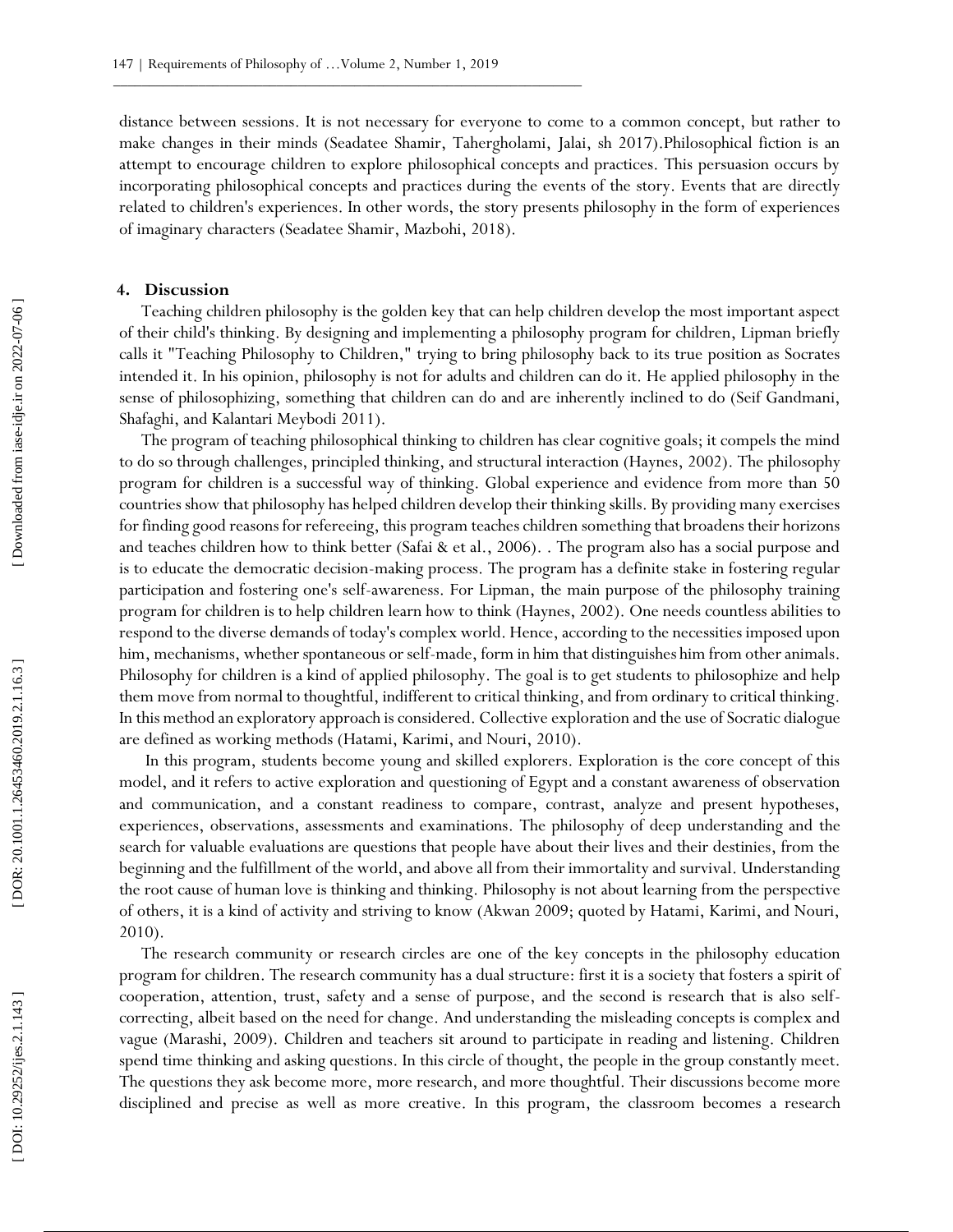community in which children learn to listen to each other respectfully, to challenge each other for the sake of unsupported comments, to derive what has been said. Help each other and seek to identify each other's assumptions that can be the best way to teach emotional virtues (Brahman & et al., 2017). According to Krist jansson, teachers who are interested in raising their students morally and emotionally have a lot to learn from the philosophy education movement for children, and especially Lipman (Krist jansson, 2000). Thirty percent of children and adolescents will experience a recognizable psychiatric disorder during their lifetime, but 70 to 80 percent of them will not receive appropriate intervention. These disorders lead to performance deficits in a variety of areas, including family and schooling, which may eventually lead to academic failure or delinquent behavior (Evans, Mullet, Whist, 2011). In recent years, attention has been paid to the mental disorders of children and its high importance and many valuable achievements have been made, but there are still many shortcomings and deficiencies in this regard and research on different ways of treating children with behavioral problems. It is very important. In particular, research into teaching philosophy to children is useful because it has no side effects. Philosophy curriculum for elementary school children may in general improve the level of empowerment and reduce the problems of students (Arabgol, Mahmoudi Gharai and Hakim Shushtari 2005). The goal is to teach children the philosophical approach through class conversations; the philosophical method is the model research and logical analysis, often referred to as the Socratic method (Naderi, Tajalinia, Shariatmadari & Seif Naraghi, 2012). On the other hand, research on the effectiveness of teaching philosophy to children in the development of students' philosophical thinking (Khadem Sadegh & Fereidouni, 2015). They have shown improvement in social skills and self-esteem in students (Almasi Hosseini, 2012). Philosophy for Children is a program that emphasizes positive conversations with peers and conscious discussion. Teaching children philosophy encourages children to be more alert to their thinking and learning, that is, to be aware of what they think and learn and, in other words, to encourage metacognition. In addition, this process requires social and communication skills and emotional empathy and sensitivity to others' emotions. As a result, engaging in teaching children philosophy as well as cognitive effects as well as increased self -esteem, self-efficacy, social intelligence, emotional intelligence, and perhaps transferable skills may also have many socio-emotional effects. It may also be effective in reducing anxiety, enhancing positive behaviors in the classroom, promoting positive self-concept, cultivating emotional adjustment, and reducing irrational thinking.

## **References**

- Abbasi anabad A, Seadatee Shamir, A. (2016). The effect of meta cognitive strategies instruction on secondary school male students working memory capacity and verbal short term memory. Science and Education.12: 452 -456. [in Persian].
- Arabgol F, Mahmoudi Garai J, Hakim Shooshtari M. (2005). The effect of life skills training program on performance of fourth grade students. Cognitive Science News. 7 (3):51 -57. [in Persian].
- Brahman M, Khodabakhshi F, Abadi P. (2017). Teaching Philosophy for Children, Journal of Modern Advances in Behavioral Sciences. 9:10 -60. [in Persian].
- Evans S, Mullett E, Weist M. (2011). Feasibility of the mind matters school mental health promotion program in American schools. Journal of Youth and Adolescence. 34:51 -58.

Fisher R. (2006). Education and Thought, Translated by Forough Kianzadeh, Ahwaz. [in Persian].

Ghaedi Y, Soltani S. (2011). Wittgenstein's Philosophy and Philosophy Program for Children. Journal of Child Thought Research. Institute for Humanities and Cultural Studies. 2 (1): 91 -107. [In Persian].

- Ghaedi Y. (2009). Philosophy curriculum for secondary school children and guidance. Culture (especially philosophy for children and adolescents). Research Institute of Humanities Twenty -two years. Number one, successive 69. [In Persian]
- GHazavi KH. (2007). "A Review of the Philosophy Education Program for Elementary Third -graders, Pixie, Based on the Curriculum Principles." Master thesis. Master thesis . [In Persian].
- Hassani F, Dortaj F, bagheri F, Seadatee Shamir. (2019). The Effectiveness of Teaching Academic Engagement on psychological Capital Female Students Secondary School. Journal of Instruction and Evaluation. 12(46): 123 -140. [In Persian].
- Hatami H, Karimi Y, Noori Z. (2010). The Effect of Implementing a Philosophy for Children on Emotional Intelligence Enhancement in Girl Students of the First Grade of Tehran Shahid Azad School of Thought and Children in the academic year of 89 -88 (Humanities and Cultural Studies Institute). 1 (2) : 3 -22 [in Persian].